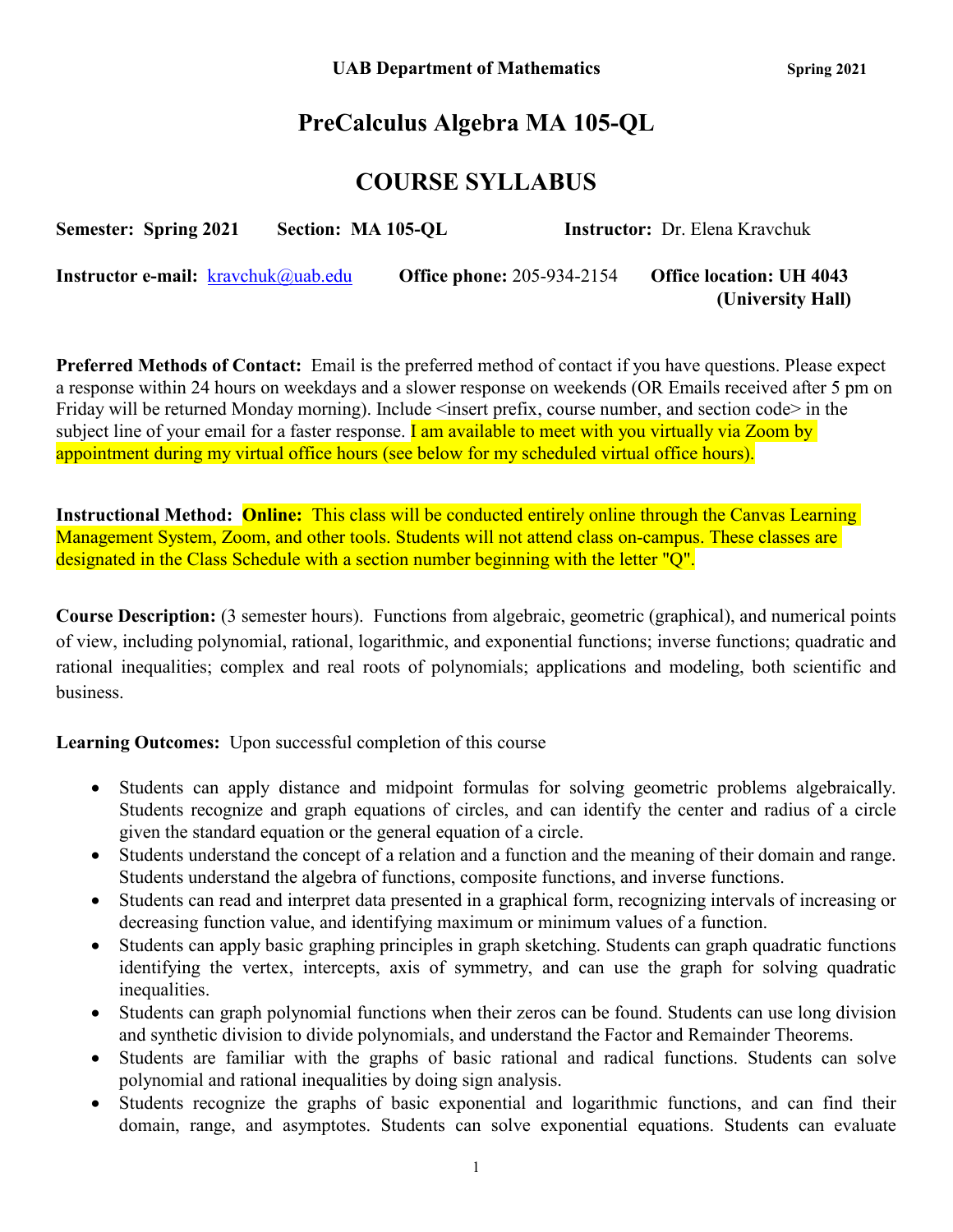logarithms, simplify logarithmic expressions, and use the properties of logarithms to solve logarithmic equations.

• Students can solve real-life applied problems involving polynomial, exponential or logarithmic functions.

In addition to developing specific algebraic skills relevant to an understanding of functions, these learning outcomes promote students' development of quantitative literacy.

### **DATES:** January 19 to April 30, 2021

**PREREQUISITES -** Undergraduate level MA 102 Minimum Grade of C or Math Placement Test 46 or

Exception Math Placement E

**MATERIALS -** *Precalculus Algebra MA 105 package,* which includes a *UAB Math 105 Student Workbook, by Elena Kravchuk*, 2014, Pearson/ Prentice Hall, and MyLab Math **ACCESS CODE (ISBN** 9780136949909)**, is required**. You may not need an access code if you are *retaking MA 105 previously taken in Fall 2020 (contact your instructor about directions for reenrolling).*

**Calculator policy:** Scientific calculators may be used for homework and quizzes, but **students may not use personal calculators while taking tests**. Every computer has an on-screen scientific calculator available for your use on when testing. It would be to your advantage if you familiarized yourself with the use of the onscreen calculator *before* you have to take a test. You must use the on-screen calculator on your personal computer when testing remotely with ProctorU.

# **UAB Policies and Resources:**

### **Add/Drop and Course Withdrawal**

**Drop/Add**: Deadlines for adding, dropping, or withdrawing from a course and for paying tuition are published in the [Academic Calendar](https://www.uab.edu/students/academics/academic-calendar) available online. Review the [Institutional Refund Policy](https://www.uab.edu/students/one-stop/policies/institutional-refund-policy) for information on refunds for dropped courses.

**Withdrawal**: To avoid academic penalty, a student must withdraw from a course by the withdrawal deadline shown in the academic calendar and receive a grade of W (withdrawn). Failure to attend class does not constitute a formal drop or withdrawal.

# **UAB United: Safe Entry to Campus**

- Please go to the [UAB United website](https://www.uab.edu/uabunited/students) for guidance and resources related to our safe entry to campus in Fall 2020, including information on:
	- [Testing](https://www.uab.edu/uabunited/students/testing)
	- [Academic resources](https://www.uab.edu/uabunited/students/academics) and in-depth information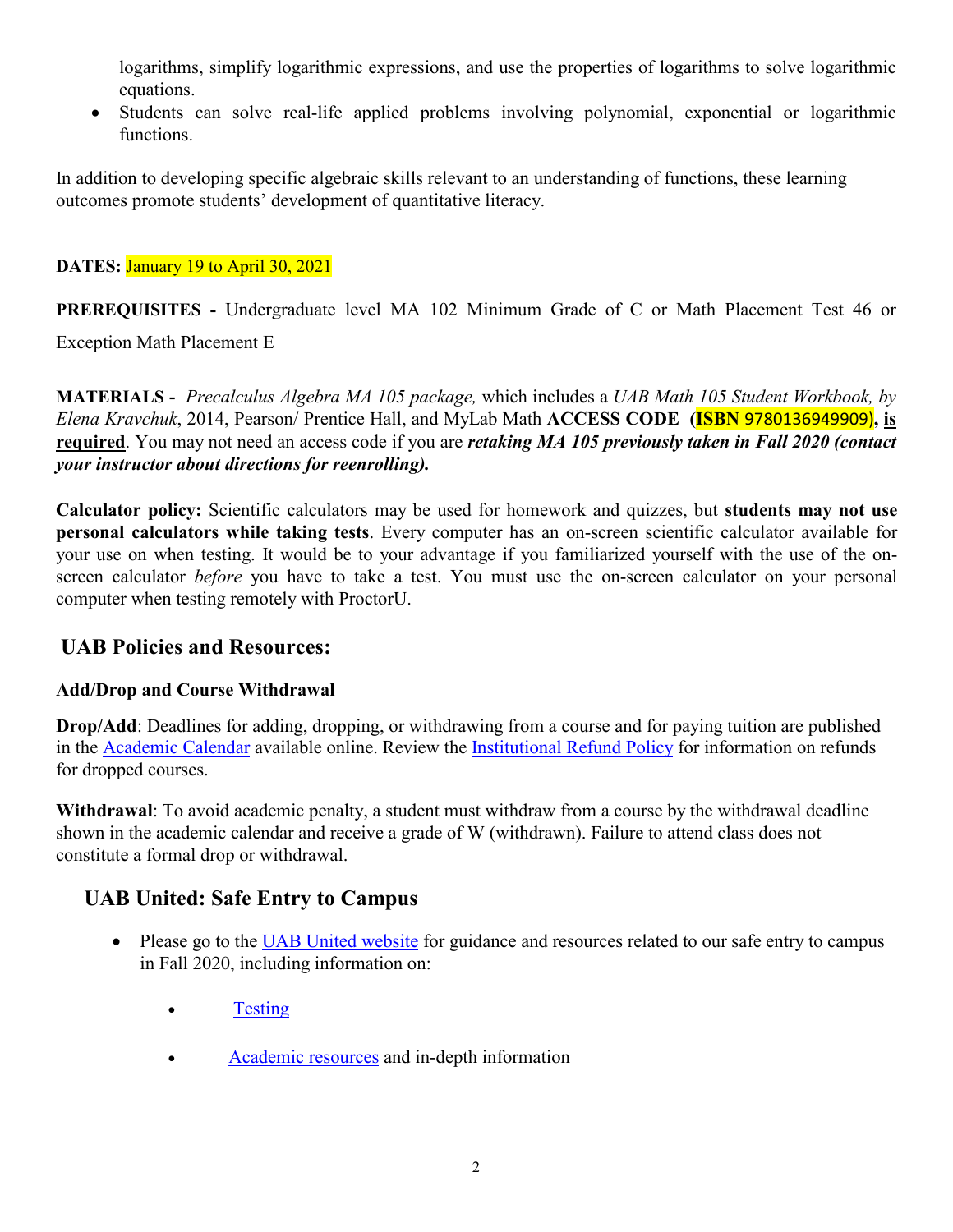- [Student Affairs resources](https://www.uab.edu/uabunited/students/student-affairs) to support all students (housing, dining, extracurricular activities, parking, etc.)
- [Health and safety resources and recommendations](https://www.uab.edu/uabunited/students/health-safety) for on and off-campus
- Information for [graduate students,](https://www.uab.edu/graduate/about/graduate-school-covid-19-updates) [School of Medicine students,](https://www.uab.edu/medicine/home/covid-19-updates) [Post-](https://www.uab.edu/postdocs/covid-19)[Docs](https://www.uab.edu/postdocs/covid-19) and [International Students](https://www.uab.edu/global/about/programs-services/isss/faqs-concerning-recent-sevp-guidance-and-covid-19-planning)

All students should use the [Student COVID-19 Entry Checklist](https://www.uab.edu/uabunited/entry-checklists#student-checklist) to see what they have to do in order to enter the campus safely. **Non-compliance with the required items will result in students not being able to remain on campus or participate in any in-person classes, meetings, jobs, extracurricular activities, and events.**

**Misconduct:** The University of Alabama at Birmingham expects all members of its academic community to function according to the highest ethical and professional standards. Students, faculty, and the administration of the institution must be involved to ensure this quality of academic conduct. Review the Academic Honor Code and Non-Academic Student Code of Conduct linked below.

- [Academic Honor Code](http://www.uab.edu/students/one-stop/policies/academic-honor-code)
- [Non-Academic Student Code of Conduct](http://www.uab.edu/studentconduct)

# **DSS Accessibility Statement:**

**Accessible Learning:** UAB is committed to providing an accessible learning experience for all students. If you are a student with a disability that qualifies under Americans with Disabilities Act (ADA) and Section 504 of the Rehabilitation Act, and you require accommodations, please contact Disability Support Services for information on accommodations, registration and procedures. Requests for reasonable accommodations involve an interactive process and consist of a collaborative effort among the student, DSS, faculty and staff. If you are registered with Disability Support Services, please contact DSS to discuss accommodations that may be necessary in this course. If you have a disability but have not contacted Disability Support Services, please call (205) **934-4205**, visit [their website,](http://www.uab.edu/dss) or their office located in Hill Student Center Suite 409.

**ATTENDANCE POLICY -** Although physical class meetings are not part of this course, participation in all learning activities is required and points will be awarded. The class WEEK **begins on Sunday** and **ends on Saturday** unless otherwise indicated.

Students must be available to work on assignments throughout the week. All assignments have strict deadlines, and some have limited availability. See the course schedule for details.

**Title IX Statement:** The University of Alabama at Birmingham is committed to providing an environment that is free from sexual misconduct, which includes gender-based assault, harassment, exploitation, dating and domestic violence, stalking, as well as discrimination based on sex, sexual orientation, gender identity, and gender expression. If you have experienced any of the aforementioned conduct we encourage you to report the incident. UAB provides several avenues for reporting. For more information about Title IX, policy, reporting, protections, resources and supports, please visit [UAB Title IX webpage](http://www.uab.edu/titleix) for UAB's Title IX, UAB's Equal Opportunity, Anti-Harassment, Duty to Report, and Non-Retaliation policies.

### **COVID-19 Adjustments for Students: If you need to enter the UAB campus be aware of**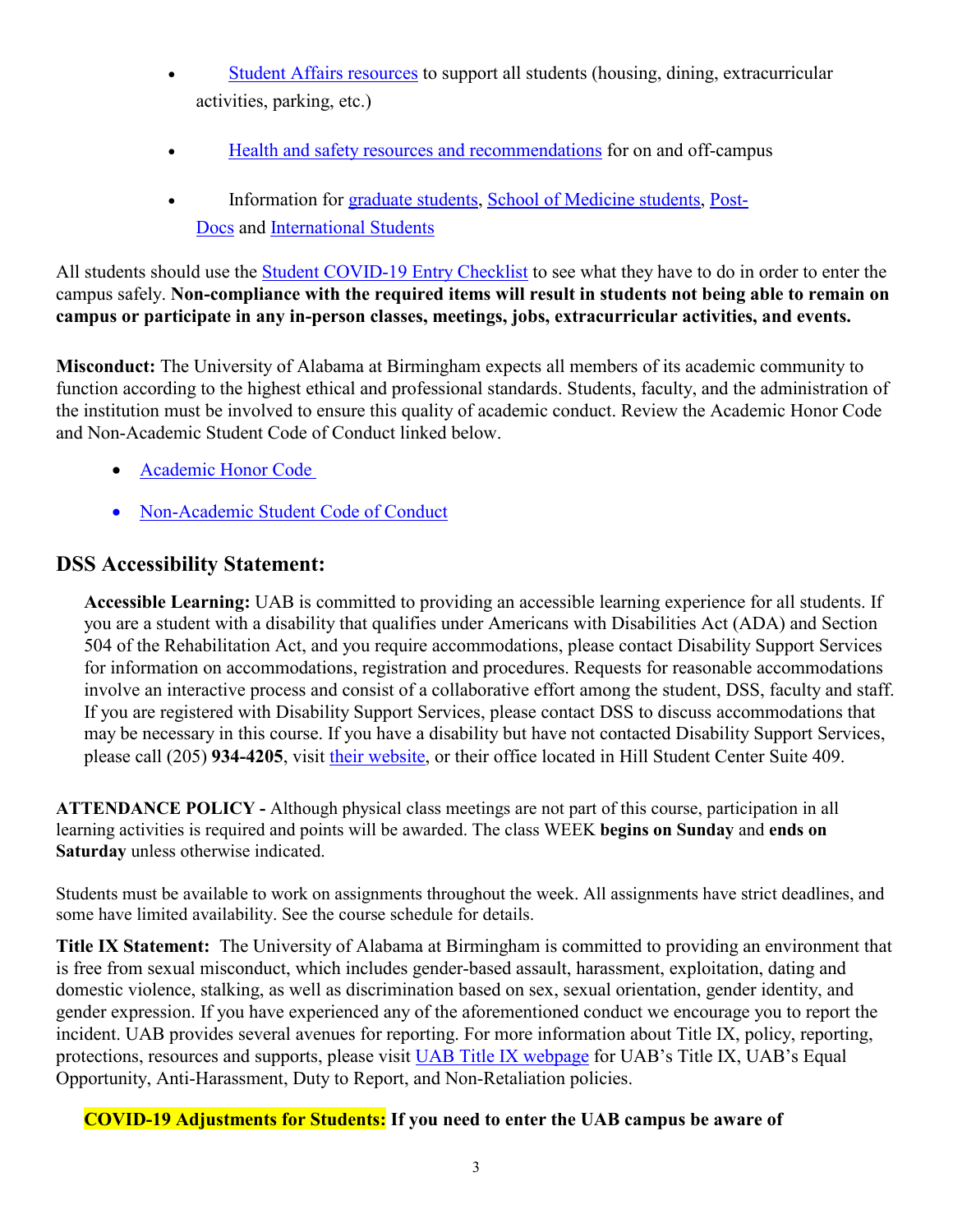# **Mandatory Masks and Social Distancing Requirements:**

In accordance with CDC guidelines and for the health and wellbeing of all faculty, staff and students. Students, faculty and staff are required to wear cloth face coverings or face masks at all times and maintain social distancing (6 feet between individuals in traditional classrooms, or, in instructional laboratories and similar settings) while on the UAB campus. Instructors have the right to ask those who are not complying with these requirements to leave class in the interest of everyone's health and safety. In the event that a student refuses to comply with these requirements, the instructor has the right to cancel class.

Additionally, following other simple practices will promote good health in and out of the classroom, such as frequent and thorough hand washing, wiping down desks and seats with disinfectant wipes whenever possible, not sharing personal items such as pens and cell phones, and avoiding crowded areas and other enclosed spaces.

The UAB Blazer community views the adoption of these mandatory guidelines as a mark of good citizenship and respectful care of fellow classmates, faculty, and staff. Please visit the [UAB United website](https://www.uab.edu/uabunited/students) for further information.

Food may not be consumed during class times in classrooms, but bottled water is permissible.

# **GuideSafe Event Passport Class Requirement**

Faculty are required to verify all students who are present for in-person instruction have a current Event Passport.

The COVID-19 pandemic is an extraordinary situation requiring significant measures to create a safe educational community. UAB is using GuideSafe™ Event Passport to facilitate access to classrooms, meetings, events, or facilities having ten or more people. Attendees, including faculty, staff, and students, will complete **[UAB Healthcheck](https://www.uab.edu/uabunited/uab-healthcheck)**, a COVID-19 assessment tool, prior to entering their event. An Event Passport is issued based factors from your daily risk level as assigned by the UAB Healthcheck. After you have completed Healthcheck, press the "Passport" button to get your passport. This passport is good for 24 hours. Remember your passport number to access your passport later in the day. Each user is assigned a unique passport number indicating their status for the upcoming event that will show a "Clear" (Green) screen or "Not Clear" (Red) screen. After the 24-hour passport has expired, you will need to complete Healthcheck again. Each passport will have a time and date to ensure validity. Learn more at [UAB](https://www.uab.edu/uabunited/guidesafe-event-passport)  [GuideSafe Event Passport.](https://www.uab.edu/uabunited/guidesafe-event-passport)

**Getting Started:** The first thing you must do is access for your on-line course materials.

# **Access for a Course in MyLab Math**

All Homework, Quizzes, and Tests for this course are available only in MyLab Math. You have to register for your MyLab Math course from Canvas.

- Log in to Canvas and enter your course. Do one of the following:
	- Select any Pearson link (HW, Quiz, Lecture Prep) from any module.
	- Select **MyLab & Mastering** on the course navigation, and then select any course link on the Pearson page.
- Enter the username and password for your existing Pearson student account.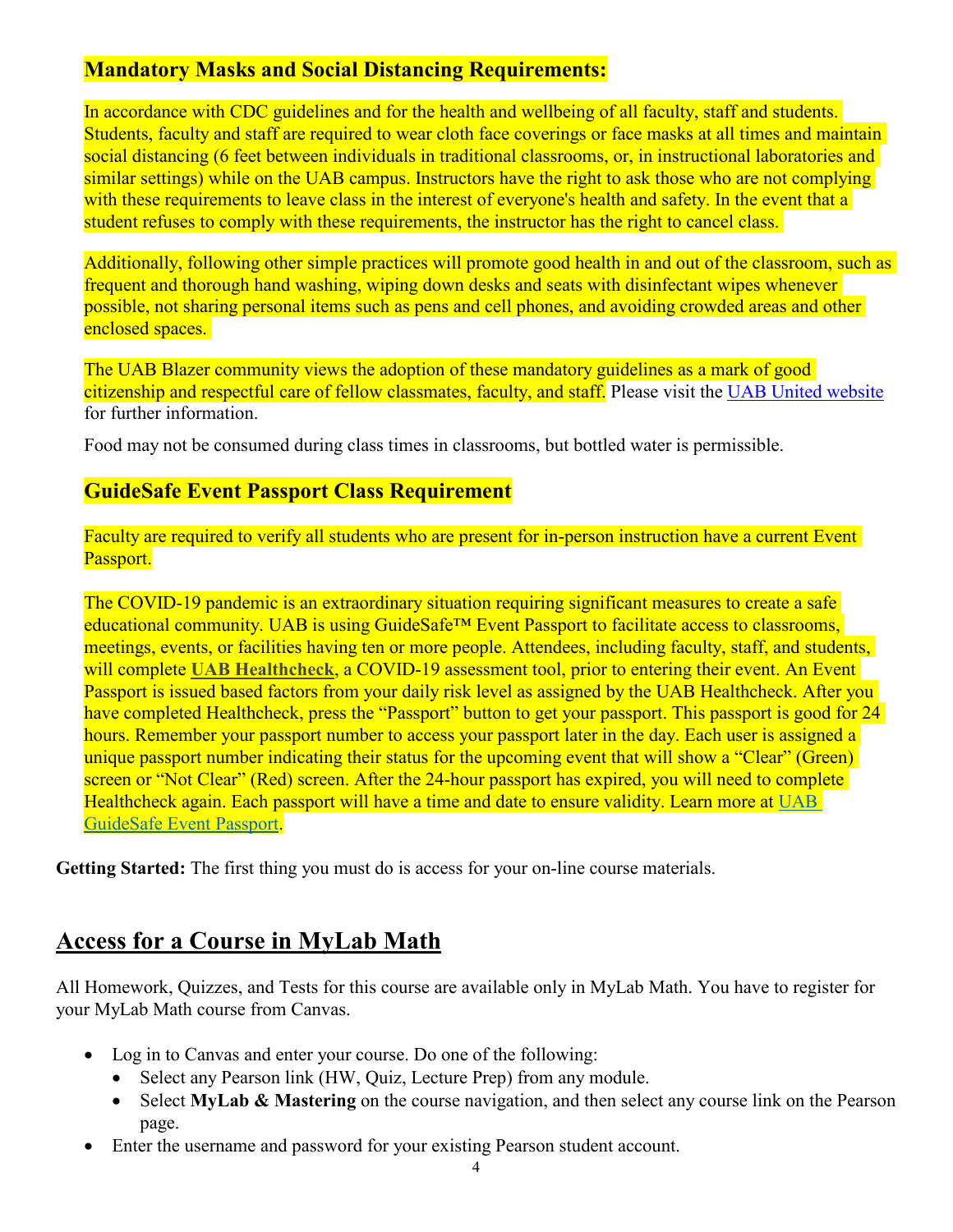o If you don't have a Pearson account, select **Create** and follow the instructions. You have an account if you've used a Pearson MyLab or Mastering product, such as MyLab Math, MyLab IT, MyLab Spanish, MasteirngBiology or MasteringPhysics.

- Select any available access option:
	- o Enter a prepaid access code that came with your workbook from the bookstore.
	- o Use a credit card or PayPal.
	- o Get temporary access by selecting the link near the bottom of the page (good for only 14 days, no extensions when it expires)\*.
	- o Select **Go to My Courses**.

\***Once Temporary Access has expired, you will no longer have access to your course materials and assignments in** MyLab Math **until you enter your code or purchase it.** Please note that there will be **NO EXTENSIONS for missed homework, quiz, or test deadlines due to failure to purchase access to your online materials.**

If you have any questions regarding your access to your MyLab Math account, email your course instructor or you may stop by the Math Learning Lab in HHB20 to get help.

# **TROUBLESHOOTING TIPS:**

If you have difficulty accessing your assignments in MyLab Math, try the following steps:

- Close the browser and start over logging into Canvas. You can only access through Canvas.
- Run the Browser check to make sure you have all needed components.
- Try a different browser. Some work better than others (use Google Chrome!)
- Contact Pearson technical support via chat.
- Have a backup plan.
- If the above steps do not work, email your instructor or stop by the Math Learning Lab in HHB202.

### **STUDENT EXPECTATION STATEMENT:**

The Course Syllabus and Schedule serve as a Contract by which the student must comply. An excuse of "not knowing" information covered in these documents is not an acceptable excuse for making mistakes in this class. **To emphasize the importance of knowing the syllabus you must take a Syllabus Quiz before beginning any other assignments.**

- Students are required to complete weekly assignments and learning activities by the deadline. All deadlines are based on CST (Central Standard Time). **There are no extensions of deadlines**.
- Students are expected to check their UAB e-mail daily and respond within 48 hours to instructor emails. Regular communication via e-mail with the Course Instructor is expected.
- All students are required to obtain and use the UAB email address that is automatically assigned to them as UAB students. All official correspondence will be sent ONLY to the @UAB.edu email address. The Course Instructor will not accept e-mails sent from e-mails accounts other than UAB.
- Students are expected to follow the instructions for each assignment. Instructions for each assignment can be found in the Course Syllabus and Class Schedule, as well as on each assignment under the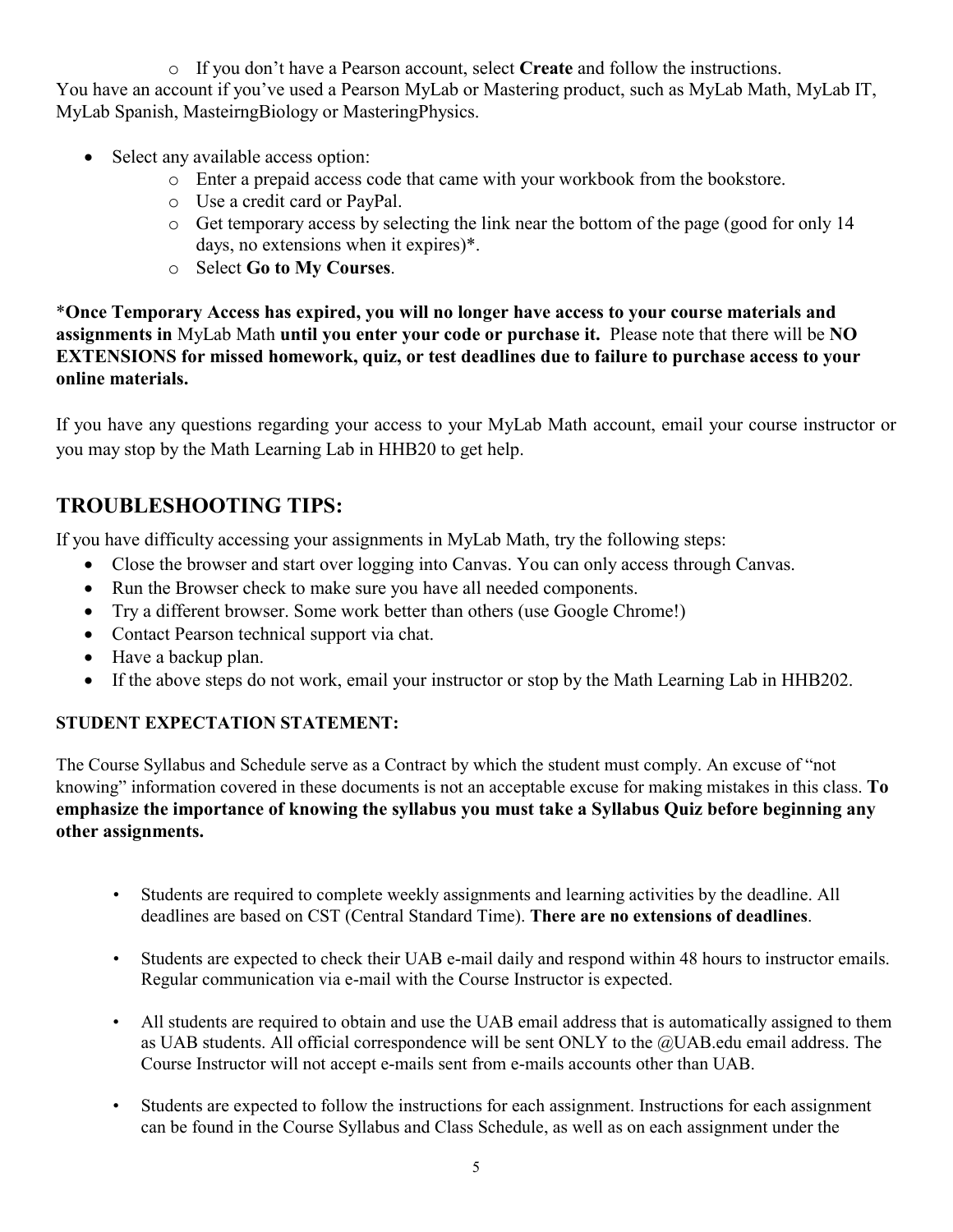Assignments button in Canvas. A deduction in points will be applied to submitted assignments which do not comply with the instructions.

- Students are expected to devote an average of 8 to 12 hours per week to the assignments.
- Students are expected to participate in weekly **Group Discussions in Canvas.**
- Students are expected to submit **individually written solution to weekly Problems in Canvas under the Assignments button or in the appropriate Module** *before the deadline***.** Once a problem is submitted, it will be graded as is. Therefore, students are expected to triple-check their work before submitting it. Canvas will not allow a student to return to a Problem once it is submitted. Therefore, the student must submit only completed problems. **Problems are NOT accepted in e-mail**.
- Students are expected to have a back-up plan in the event their computer has operational problems, there is loss of electricity, or there is loss of Internet access. These are not an excuse for late or incomplete submission of assignments, nor are they acceptable reasons for an assignment deadline extension. UAB's MLL, most public libraries, school libraries, university libraries, etc. have computers with Internet access and are available for use by the public.
- Students are expected to remain in regular contact with the Course Instructor via Canvas and UAB email as well as through participation in the Discussion Board and submission of assignments. The Course Instructor will communicate on the Canvas Announcement page, Discussion Board and/or via UAB e-mail.
- **Students are expected to review their grades and comments on graded assignments in Canvas within one week of submitting for grading. The Course Instructor does not use e-mail to communicate grades or comments about graded assignments. Assignments are graded within one week of being submitted into Canvas by the student. It is the student's responsibility to review grades within one week of submitting an assignment and e-mail the Course Instructor within the same time period if a grade is not showing.**
- Students in this class will be expected to:
	- o Speak and write Standard English.
	- o Work cooperatively with others.
	- o Possess independent reading and study skills at the university level.
	- o Possess basic computer skills.
	- o Possess the appropriate computer software and hardware necessary for successful participation in the class.
- Because instructional materials on the course website may be copyrighted, students may not download materials on the site to their desktops, laptops, or PDAs, or alter or distribute any materials on the course site, unless clearly directed to do so.

**COURSE STRUCTURE -** This course is computer-based, and students must have reliable access to **BlazerNet** so they can work on their assignments in Canvas and MyLab Math. Students must also ensure that they meet each of those system's requirements.

#### **CANVAS ASSIGNMENTS** include:

• **Introduction Discussion –** The Introduction Discussion is required and due by the end of the day on **Friday, Jan 22.** The Introduction Discussion is worth 4 points. Students must upload a photo, answer ALL questions,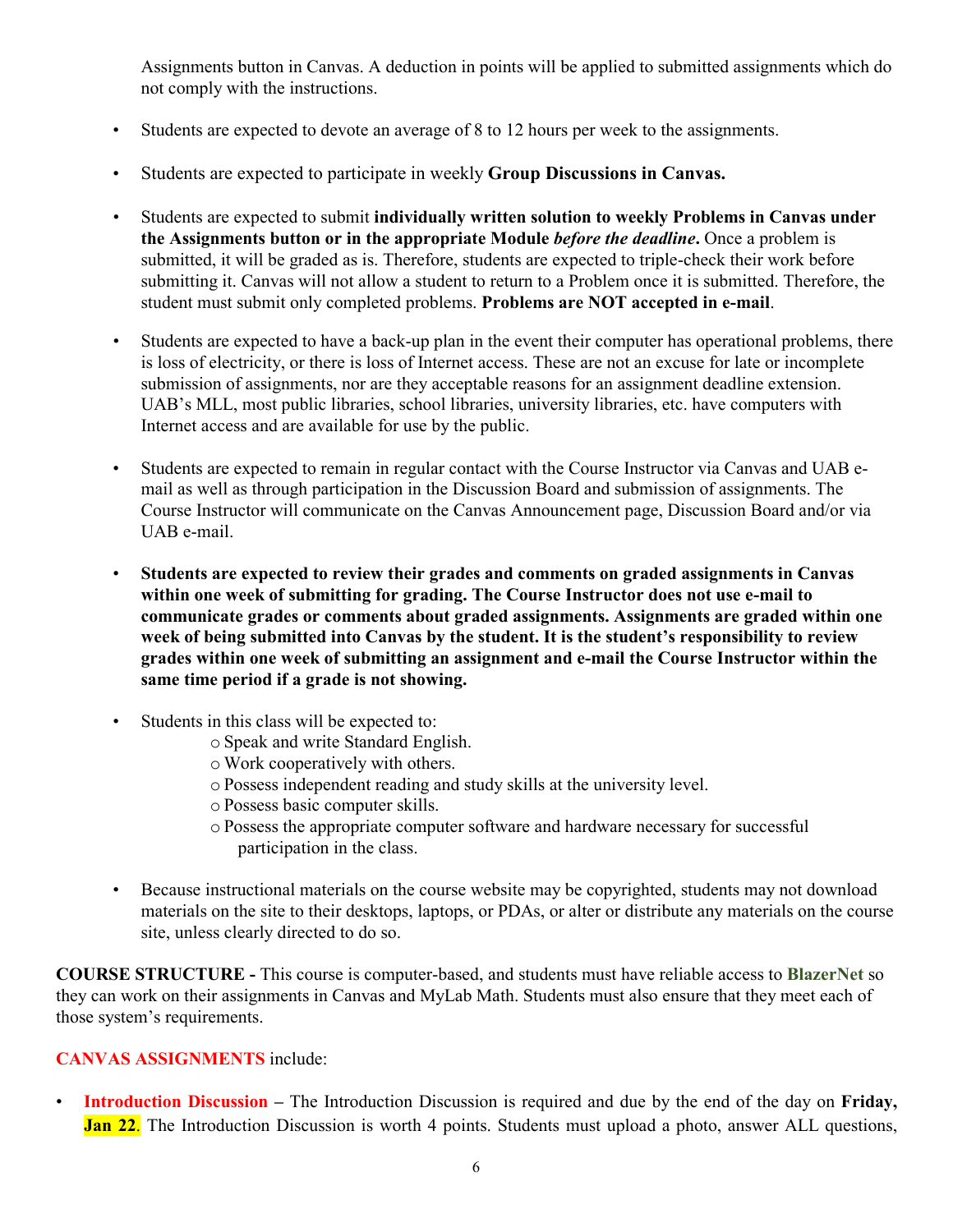and respond in a *meaningful* way to at least two other students. More information about grading the Introduction Discussion can be found in the directions in Canvas. This assignment gives students an opportunity to meet each other.

- **Lectures/Quick Quizzes –** Students are required to watch video recorded lectures before they attempt the HW or Quiz. Students can watch the videos as many times as they need to learn the material, can pause their teacher, rewind their teacher, and make sure they actually learn the important concepts. Every lecture is concluded by a short quiz (Quick Quiz). The combined credit for lecture and lecture quick quiz is 2 points (partial credit could also be awarded).
- **Group Discussions –** There are 8 Group Discussions that are required, and each is worth 6 points. Students will be randomly assigned to a different Group each week in Canvas to discuss the current Problem (see schedule for dates). **Students must post over BOTH DAYS** for a **total of at least 3 times**. Meaningful posts include ideas and questions that are specific to solving the Problem. No credit is given for short or one-word posts.

**Students must NOT share their entire solution because this may lead to plagiarism**. Individually written solutions to the Problems must NOT be submitted in the Group Discussion. More information about grading the Group Discussions can be found in Canvas in the Course Information module. This assignment gives students an opportunity to work together to improve their quantitative reasoning ability and conceptual understanding of mathematical ideas.

• **Problems –** There are 8 Problems that are required, and each is worth 8 points. Each week students are required to solve a Problem with the help of their group. Students must READ the Problem and work on it *before*  participating in their Group Discussion. Go to the current week's Module to find the Problem. Each student must submit an individually written solution to each Problem in Canvas in the appropriate week Module by the deadline (see schedule for dates).

Problems may be submitted by attaching your file(s), drawings or diagrams (doc, docx, pdf, jpg, png). **If two or more students have an identical Problem, all will receive a score of 0 since the work must be** *individually*  written. Problems CANNOT be sent by email and cannot be submitted any way other than through the Problem link in the current week's Module.

**There are no extensions or make ups for missed Problems or Group Discussions.** Students should NOT wait until the deadline to submit their Problems because they run the risk of running out of time or having technical problems. NO late submissions are allowed. More information about grading the Problems can be found in the Course Information Page. This assignment gives students an opportunity to articulate their conceptual understanding of mathematical ideas.

### **MyMathLab Plus ASSIGNMENTS** include:

- **Syllabus Quiz** is the prerequisite for the graded assignments. An unlimited number of attempts are available, and the highest score attained will count. Once you begin the assignment, you must complete it. Students should have a copy of their syllabus and class schedule to use during the assignment. This assignment gives students an opportunity to learn about the course policies and expectations.
- **Homework -** There are 13 homework assignments that are required, and each is worth 6 points. Homework is completed and submitted in MyLab Math (access code required), but a link to the software is located in Canvas. When the homework is submitted or closed in MyLab Math, a score and percentage are given. The UAB score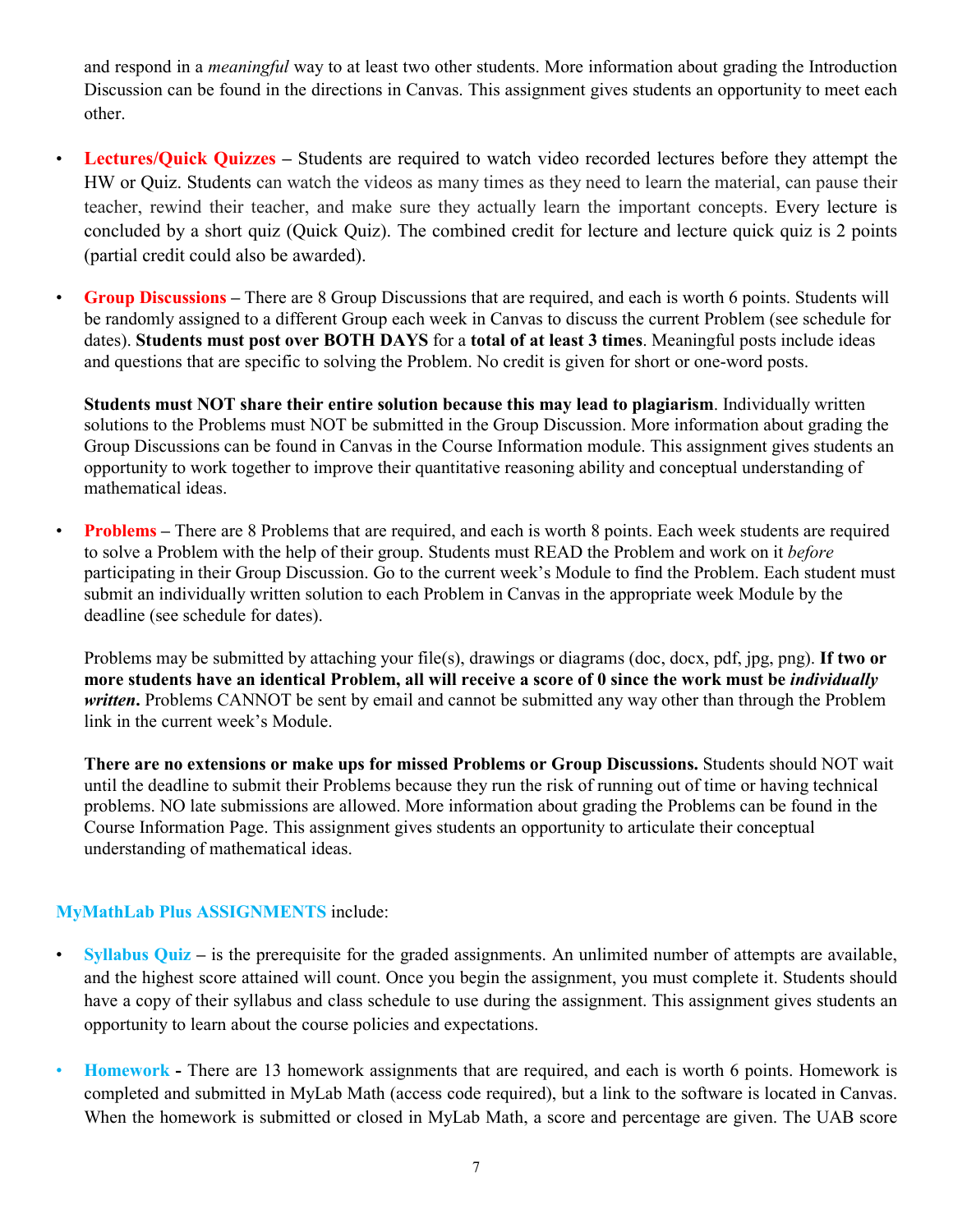(out of 6 pts) for the homework can be found in Canvas under UAB Grade for MA 105 or online at [https://secure.cas.uab.edu/mll/db/.](https://secure.cas.uab.edu/mll/db/)

*An unlimited number of attempts can be made on each homework problem* before the deadline, so students should be able to earn 100% on all homework. If a problem is marked with a red  $\bar{X}$  as incorrect, then the student can click on *Similar Exercise* at the bottom of the page and work another problem correctly for full credit (before the deadline). Students can go in and out of the homework as many times as they like before the deadline (all of the work is automatically saved). Each homework assignment contains media (reading) which students are required to work before answering questions. All homework is available at the beginning of the term, so students may work ahead as much as they like. Students earn full credit for homework completed on or before the due date. **After the due date, students can review homework assignments and work similar exercises, but they can get only 50% credit for the work.** 

• **Quizzes -** There are 13 quizzes. Quizzes are completed and submitted in MyLab Math, but a link to the software is located in Canvas. Each quiz is worth 10 points. Once the quiz is submitted in MyLab Math, it is scored and a percentage is given. The UAB score (out of 10 pts) for the quiz can be found in Canvas under UAB Grade for MA 105 or online at [https://secure.cas.uab.edu/mll/db/.](https://secure.cas.uab.edu/mll/db/)

Students take the quizzes on their own schedule, but they can only earn all quiz points if the quiz is taken on or before the due date. Students must complete the quizzes BY THEMSEVLES without any assistance from another person, but they may use their textbook and notes. The quizzes are timed, and they must be taken in one sitting within 30 minutes. Students cannot exit the quiz or that will count as one of their attempts. Each quiz can be taken a maximum of two times. The higher grade attained will count.

All quizzes are available at the beginning of the term, so students may work ahead as much as they like. There are no extensions or make ups for missed quizzes because the work can and SHOULD BE completed in advance of the deadlines. **However, students can get 50% credit for the late submission.**

• **Practice Tests (Review for test)** are available in MyLab Math. The practice tests count as extra credit (4 points each). They are recommended as a way to help students to prepare for their tests. Students may take the practice tests as many times as they like, the highest score counts. The practice tests are also available in the student workbook for additional practicing.

• **Tests -** There are 4 major Tests and cumulative Final Exam. Tests and Final Exam are completed and submitted in MyLab Math, but a link to the software is located in Canvas. Each test is worth **100 points**, and Final exam is worth **250 points**. **All students are REQUIRED to take ALL course Tests and Final exam using remote proctoring services through ProctorU**. There is a charge for this service and an appointment is required. Students who fail to make an appointment at least 3 days in advance will be subject to additional fees. **NOTE THAT STUDENTS ARE RESPONSIBLE FOR PROCTORU TESTING FEES THAT ARE NOT COVERED BY UAB eLearning. UAB eLearning will NOT cover late fees or convenience testing fees but may cover regular test fees. Please see the ProctorU Student Information document posted in Canvas under the Course Information module.**

We reserve the right to require a student to re-take a test with ProctorU if any testing inconsistencies or questions of academic integrity arise during the testing session or after the review of the recording by the instructor. Students will be responsible for payment of any fees to retake a Test. Academic misconduct undermines the purpose of education and can generally be defined as all acts of dishonesty in an academic or related matter and will not be tolerated.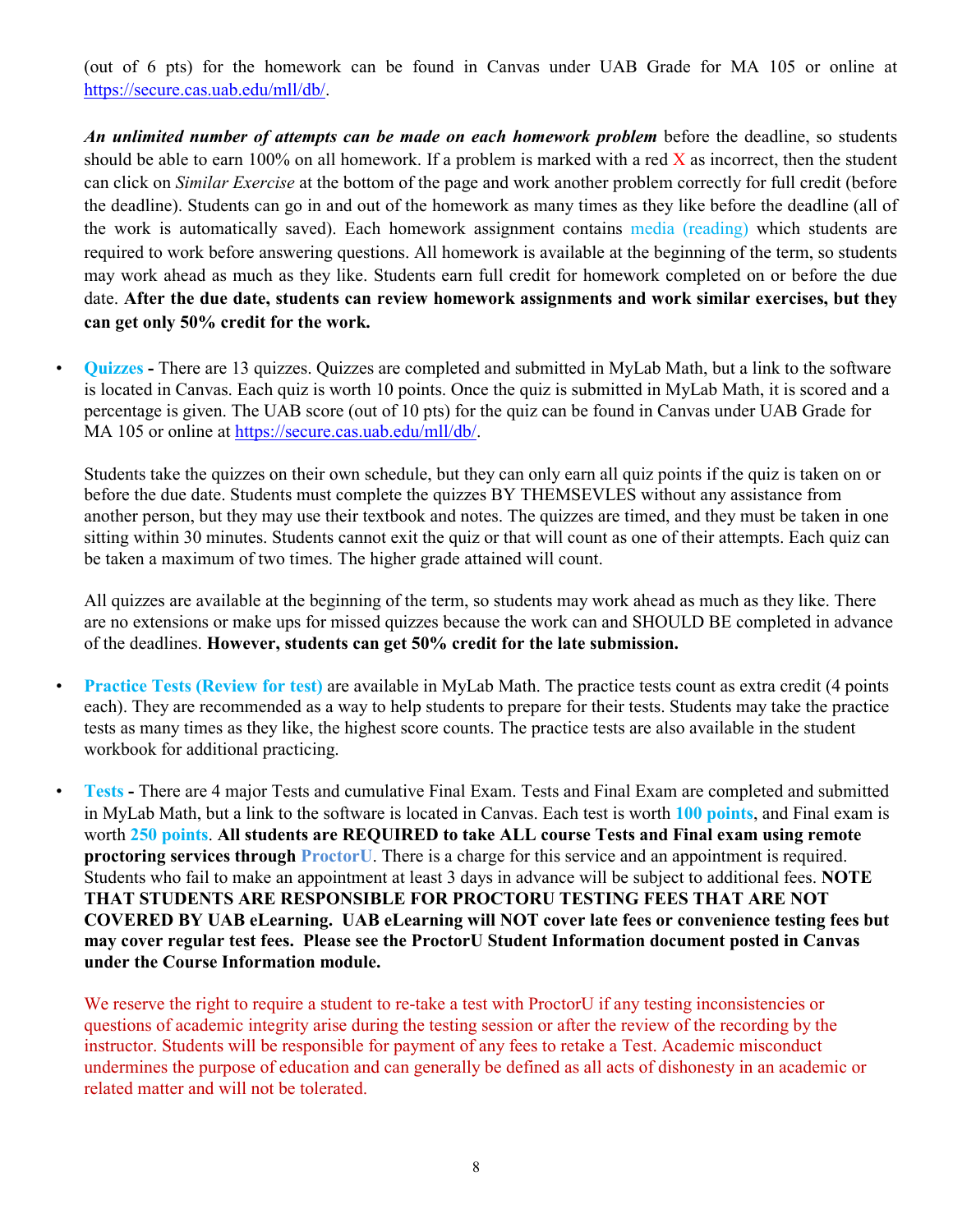Once the test is submitted in MyLab Math, it is scored and a percentage is given. The UAB score (points) for the test can be found in Canvas under UAB Grade for MA 105 or online at https://secure.cas.uab.edu/mll/db/. Tests have a 50 min time limit, Final Exam has a 120 min time limit, and they must be taken in one sitting. **Students must use the computer scientific calculator during testing. No personal calculators are allowed**. Students may use scratch paper during a test, but no credit is given for work done on the scratch paper. One or more photo IDs will be required for testing.

Students take the Tests on their own schedule, but they must be taken **on or before the deadline**. Students will be able to review their tests in MyLab Math after the deadline has passed or after all students have taken the test.

Students must read the ProctorU info page in Canvas *carefully* and **make sure they have access to a computer with a microphone and a webcam well IN ADVANCE of the test deadline**. They must schedule an **appointment at least 3 days in advance** and should **test their equipment** at that time.

Students may test their equipment by going to <https://test-it-out.proctoru.com/>

#### [Test](https://test-it-out.proctoru.com/) It Out

Test your equipment before you start your exam with ProctorU. test-it-out.proctoru.com

**Note that the following Cannot be used for testing with ProctorU:** Chromebooks, Tablets, Linux operating systems, Virtual machines, Windows 10 in S mode, Surface RT.

More details about the technical requirements for ProctorU are found at http://proctoru.com.

**ALL Tests taken with ProctorU require an appointment at least 3 days in advance.** The tests may be taken ANY day and time until the deadline. **Failure to take a Test with ProctorU, power outages, technical issues, student personal problems, and failure to purchase an access code are NOT acceptable reasons for missing a Test deadline.** If students have problems with ProctorU, they should notify the instructor by email as soon as possible.

**COURSE GRADES -** Students earn their grade in the course by accumulating points. There is a maximum of 1000 points available. No points are available after Final exam is taken, so students should earn as many points as possible throughout the semester by completing all assignments by the deadline. NO late assignments are accepted or allowed, and no adjustments will be made.

All assignment grades will be posted and maintained in the math department database (MADDIE), which can be accessed in Canvas by clicking on **UAB Grade for MA 105** or going to https://secure.cas.uab.edu/mll/db/.

Note that **FINAL GRADES are awarded by TOTAL POINTS EARNED**, NOT by percentages. Percentages give students an idea of how they are doing in the class on a day-to-day basis, but they are constantly changing since they are based on the deadlines as of the current date. Percentages are not rounded.

Homework, Quiz, and Test grades are automatically updated and loaded into the database on a daily basis. All other grades will be manually entered by the instructor as soon as possible after grading (usually within one week).

Point distribution for MA 105-QL: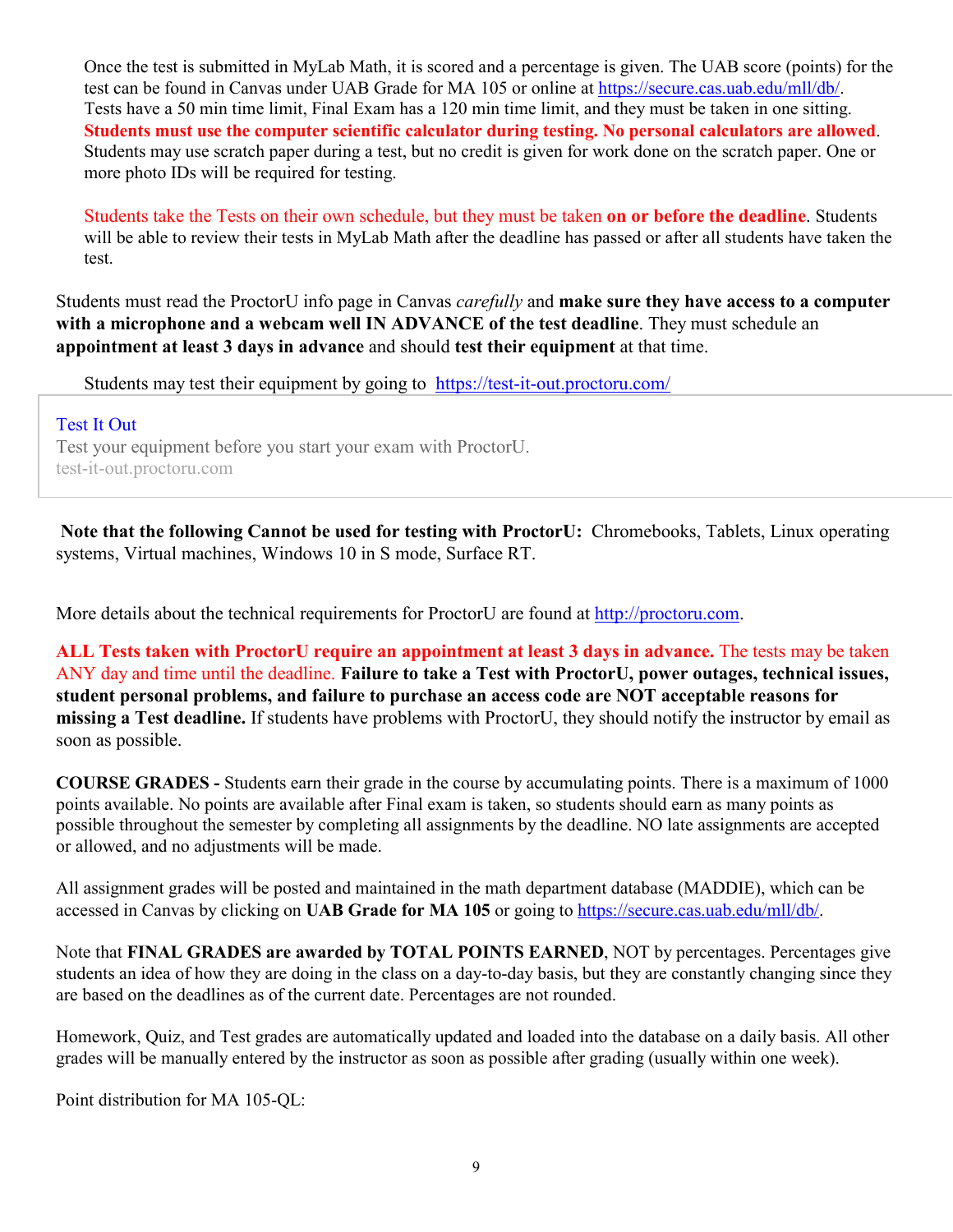| <b>Grade Element</b>    | <b>Points</b>  | Quantity | <b>Total Points</b> |
|-------------------------|----------------|----------|---------------------|
| Intro Discussion        | 4              |          | 4                   |
| Lecture Quizzes         | 2              | 13       | 26                  |
| <b>Discussions</b>      | 6              | 8        | 48                  |
| Group Problems          | 8              | 8        | 64                  |
| Homework                | 6              | 13       | 78                  |
| Quizzes                 | 10             | 13       | 130                 |
| Tests                   | 100            | 4        | 400                 |
| Final Exam              | 250            | 1        | 250                 |
| <b>Total points</b>     |                |          | 1000                |
| <b>Bonus</b>            |                |          |                     |
| <b>Review for Final</b> | 20             |          | 20                  |
| <b>Bonus Problem</b>    | 8              | 1        | 8                   |
| Syllabus Quiz           | $\overline{2}$ |          | $\overline{2}$      |
| <b>Practice Tests</b>   | 4              | 4        | 16                  |

Grading scale for MA 105-QL:

| <b>Number of Points</b> | <b>Letter Grade</b> |
|-------------------------|---------------------|
| 880 to 1000             |                     |
| 750 to 879              | R                   |
| 620 to 749              | C                   |
| 500 to 619              | ו ו                 |
| Below 500               | F                   |

*Please note that at the end of the semester, if a student has earned 745 points and has a 74.5% score, he earns a final grade of a "C", not a "B", because letter grades are based on TOTAL NUMBER of POINTS.*

**MAKE UP POLICY**: If a student misses 1 test deadline (not including the Final Exam), the Final Exam grade will be used to replace the missed test grade if the **student formally makes a request to do so**. The student must request, complete, and email to instructor a Missed Test Request Form no later than 12:00 pm on the last day of classes. Note that only one missed test grade may be replaced with the Final Exam grade. All students are required to Take the Final Exam.

#### **Failure to schedule or take a test with ProctorU, computer problems, student personal problems, and not having the appropriate software (permanent access) are NOT acceptable excuses.**

There is no appeal for missed deadlines for Group Problems, Homework, or Quizzes. However, if a student has an unplanned, *emergency* circumstance that temporarily prevents him from participating in the class (such as documented hospitalization), then he should contact the instructor as soon as possible. A request for make-up work will be considered. Travel and/or work-related business do NOT qualify for make-up work.

**Course Completion**: The course is complete once the student takes the final exam. No other points may be earned after the final exam has been taken.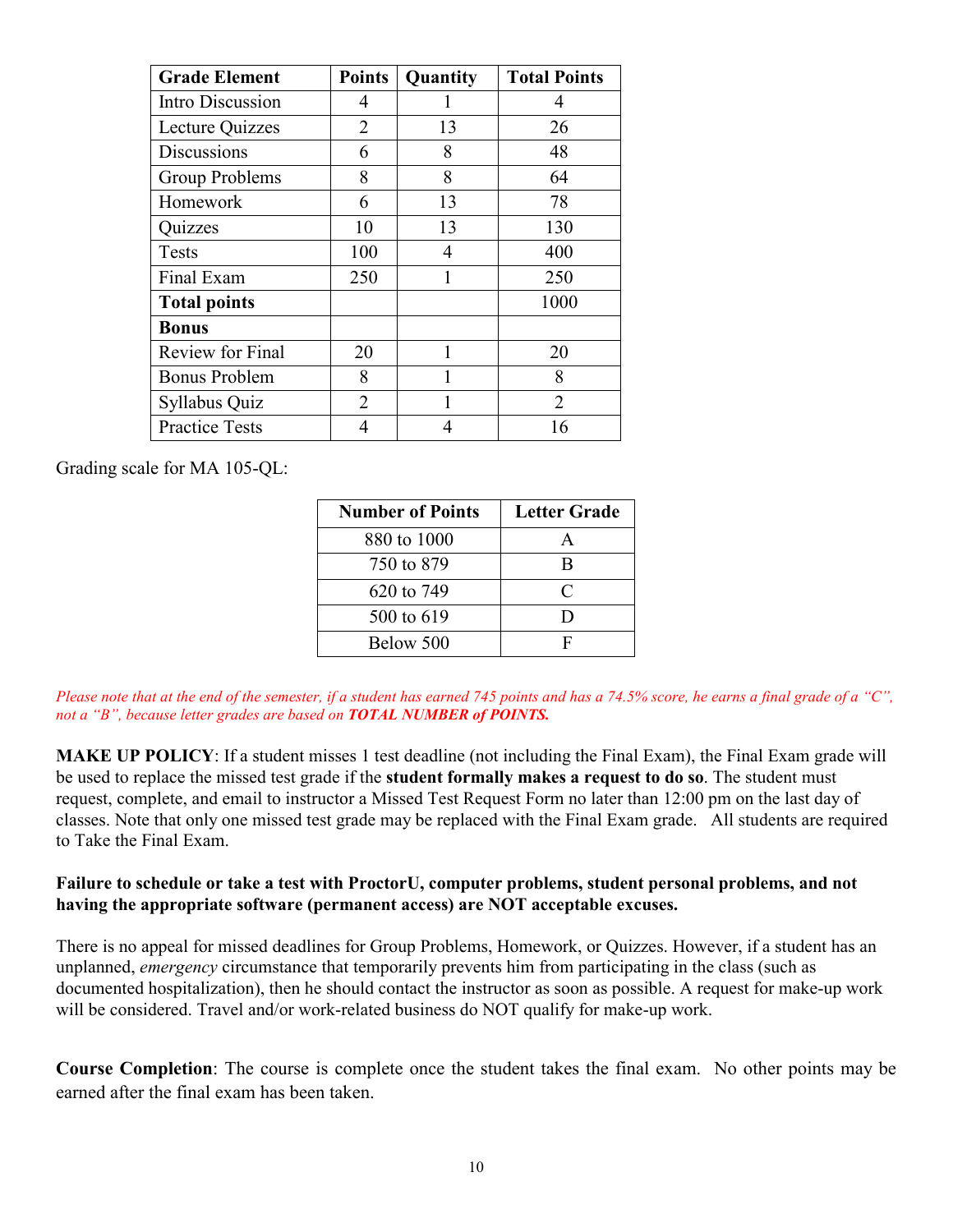**Math Help:** The **Math Learning Lab** (**MLL**) in 202 Heritage Hall is available for student use Monday through Friday. Students in this course may use the computers to complete assignments, and they may get assistance from math tutors. If lab is closed, virtual tutoring is available through Zoom Monday through Friday. See the tutors and hours of availability in Canvas. Tutors will not solve all of your problems or sit with you for extended periods of time, but they will help guide you so that you can complete your work independently. No appointment is necessary. The hours of operation in the Fall and Spring are usually Monday through Thursday 9:00am to 8:00pm, and Fridays 9:00am to 3:00pm, and in the Summer the hours are usually Monday through Thursday 9:00am to 7:00pm, and Fridays 9:00am to 2:00pm. The MLL is closed during all holidays and breaks, and also during final exams (except for testing). For more information, go to [http://www.uab.edu/cas/mathematics/mll.](http://www.uab.edu/cas/mathematics/mll) Please note that all computer use in the MLL is monitored.

The **University Academic Success Center (UASC)** provides students with a host of free services and resources that include Tutoring and Supplemental Instruction. For more information, go to [http://www.uab.edu/students/academics/student-success.](http://www.uab.edu/students/academics/student-success)

**UAB EMAIL -** All students are required to obtain and use the UAB e-mail address that is automatically assigned to them as UAB students. All official correspondence will be sent ONLY to the @uab.edu address. All students are responsible for ensuring that they receive the notifications from MyMathLab and Canvas by the beginning of Week 1. E-mail is the only way the Course Instructor can, at least initially, communicate with students. It is the student's responsibility to make sure a valid email address is provided. Failure to do so can result in missing important information that could affect the student's grade.

**CLASS SCHEDULE** – The class schedule can be found in Canvas under Syllabus and Course Information.

**STUDENT/FACULTY INTERACTION -** Interaction will take place via e-mail, Zoom, telephone (in case of emergency), Announcements, Discussion Board, and comments on graded assignments under the Assignments button in Canvas.

The student will participate in this course by following the guidelines set forth in this Syllabus and the Course Schedule, and any additional information provided by the Course Instructor.

Students are expected to remain in regular contact with the Course Instructor and class via Canvas through participation in the Discussion Board and submission of weekly problems. Students are expected to work in assigned groups on the weekly problems, but they must submit individually written papers.

The Course Instructor will communicate on the Canvas Announcement page, Discussion Board, comments on graded assignments under the Assignments button in Canvas, and/ or e-mail. **Personal communication with the instructor should be done through email.** Canvas will be used for student's deliveries of weekly problems.

The Course Instructor will check e-mails daily and will respond to e-mails containing questions, comments, and concerns within 24 to 48 hours on weekdays and 48 hours on weekends. The Course Instructor will check Canvas daily and will respond to postings (weekly assignments, examinations, discussions, etc.) within one week of receiving.

Comments and scores on graded Problems and Group Discussions will be posted in Canvas. Scores will also be seen under UAB Grade for MA 105. Students are expected to review their grades and comments on Canvas assignment within one week of submitting the assignment.

**TECHNOLOGY REQUIREMENTS -** Students must have: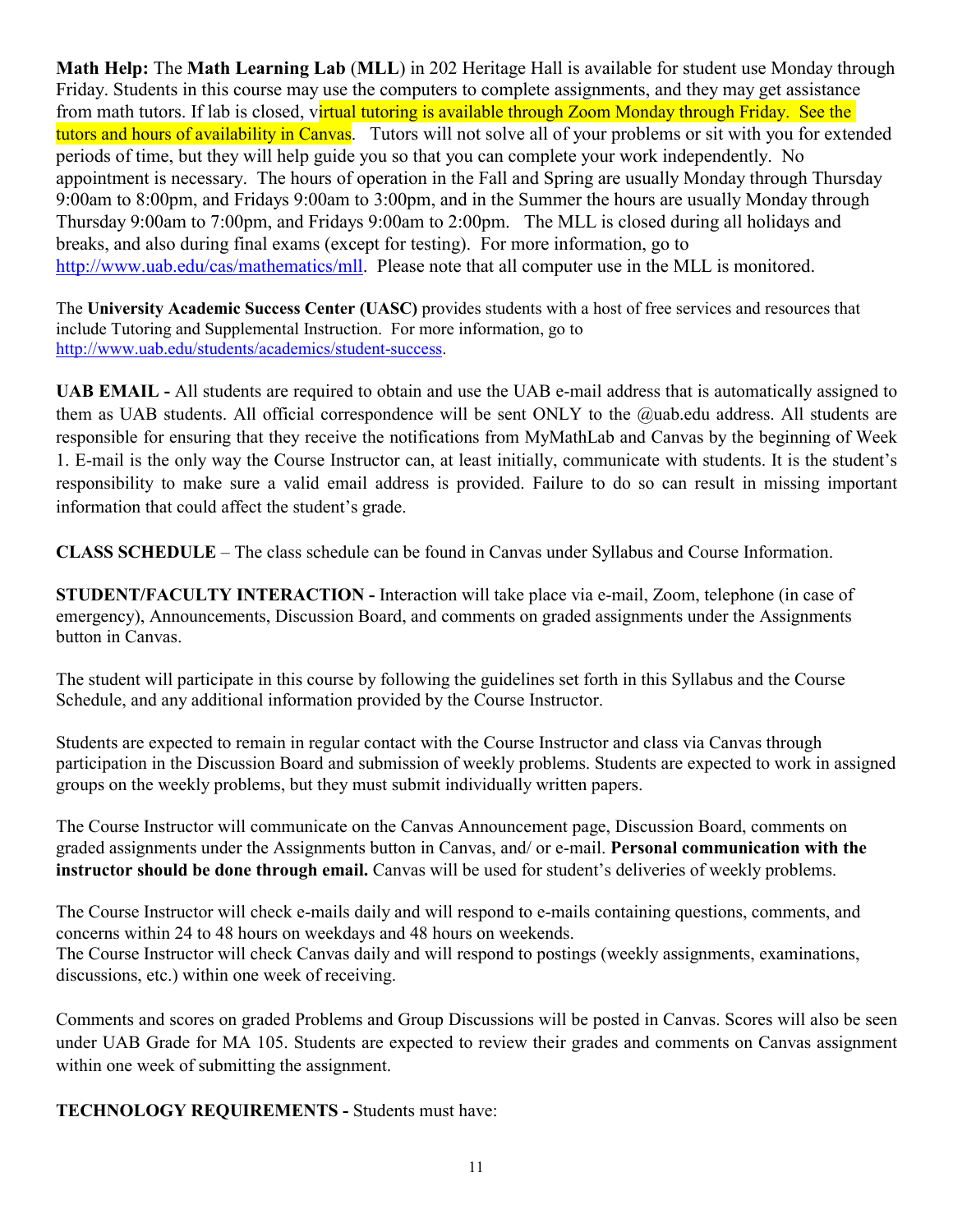- Access to BlazerNet. Students will link to Canvas and MyLab Math here.
- A UAB email account that can be accessed on a daily basis.
- Email software capable of sending and receiving attached files.
- For TESTING, students must have a **computer with a microphone and a web cam** for remote testing with Proctor<sup>U</sup>.
- Ability to send a clear image or scan a document and create a pdf (for submitting handwritten work).
- Access to the Internet with a 56k modem or better.
- 1 GB RAM or better, 2GHz processor or better
- A personal computer capable of running Canvas and MyMathLab. Students who use older or beta browser versions will have compatibility problems with Canvas and MyMathLab.
- Virus protection software, installed and active, to prevent the spread of viruses via the Internet and email. It should be continually updated!
- Internet Access: THIS IS AN ONLINE CLASS. **Students must have access to a working computer and reliable access to the Internet**. Students can use a public library, etc. to ensure they have access, but a private computer with a microphone and web cam is needed for testing. Not having a computer, computer problems, computer crashes, loss of Internet and/or loss of electricity are NOT acceptable excuses for late work, incomplete work, or a request for an assignment deadline extension. **Students are expected to have a back-up plan** in case any of these occur.

**NON-HARASSMENT, HOSTILE WORK/CLASS ENVIRONMENT –** The UAB College of Arts and Sciences expects students to treat fellow students, their Course Instructors, other UAB faculty, and staff as adults and with respect. No form of hostile environment or harassment will be tolerated by any student or employee. In this class we will only use constructive criticism and will work to build a community of lifelong learners.

**HONESTY AND PLAGIARISM -** The awarding of a university degree attests that an individual has demonstrated mastery of a significant body of knowledge and skills of substantive value to society. To ensure this, UAB expects all students to abide by the UAB Academic Honor Code:

**TURNITIN** - UAB reserves the right to use electronic means to detect and help prevent plagiarism. By enrolling at UAB, students agree to have course documents submitted to www.Turnitin.com or other means of electronic verification. All materials submitted to Turnitin.com will become source documents in Turnitin.com's restricted access database, solely for the purpose of detecting plagiarism in such documents. Students may be required by instructors to individually submit course documents electronically to Turnitin.com.

**LIBRARY SUPPORT -** The Libraries at UAB provide access to materials and services that support the academic programs. The following is a link to the main library (Mervyn Sterne Library) http://www.mhsl.uab.edu/.

**FACULTY EVALUATION –** At the end of each term, students will be notified of the requirement to fill out a Course Evaluation Form (IDEA Survey). These evaluations are completely anonymous and are online for all students. Further information will be posted in the Announcements section in Canvas.

**NOTE: For Course Syllabi posted prior to the beginning of the term, the Course Instructor reserves the right to make changes prior to or during the term. The Course Instructor will notify students, via e-mail or Canvas Announcement, when changes are made in the requirements and/or grading of the course.**

### **Course Netiquette**:

There are course expectations concerning etiquette on how we should treat each other online. It is very important that we consider the following values during online discussions and email.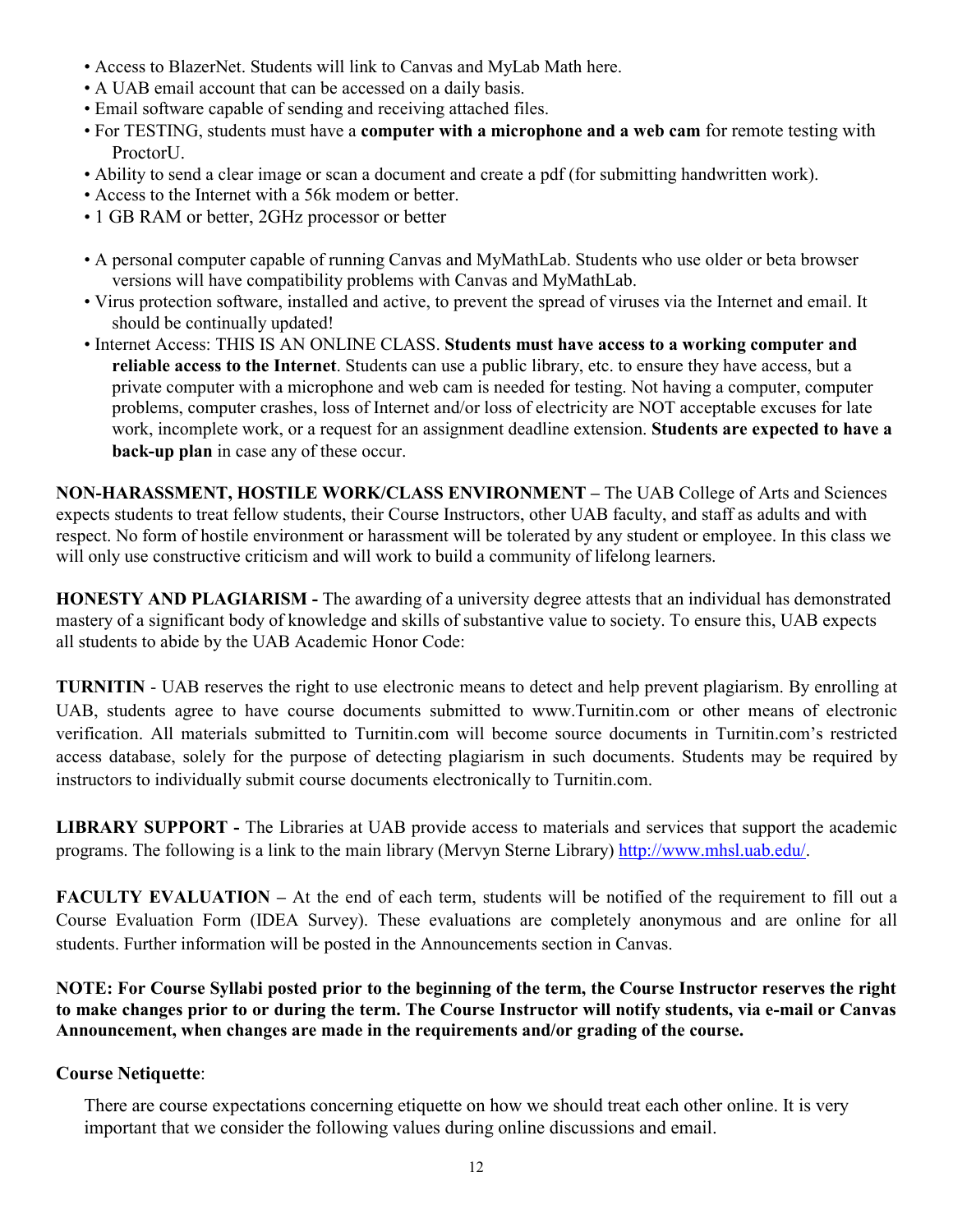- Respect: Each student's opinion is valued as an opinion. When responding to a person during the online discussions, be sure to state an opposing opinion in a diplomatic way. Do not insult the person or their idea. Do not use negative or inappropriate language.
- Confidentiality: When discussing topics be sure to be discreet on how you discuss children, teachers, and colleagues. Do not use names of people or names of facilities.
- Format: When posting use proper grammar, spelling, and complete sentences. Avoid using ALL CAPITALS. This signifies that you are yelling. Avoid using shortcuts/text abbreviations such as 'cu l8r' for 'See you later.'
- Relevance: Think before you type. Keep posts relevant to the discussion board topic.

# **DEADLINE DATES**

Work should be completed before deadline dates **but cannot be completed after deadline dates.**

Deadlines for homework, quizzes, and tests are INDEPENDENT of one another.

You do not have to complete homework to take quizzes or tests. (However, it is recommended.)

There are no prerequisites for any of the graded assignments.

Once you take the Final Exam the course is complete, and no additional homework assignments or quizzes will count toward your grade. **You must attempt the Final Exam to complete the course** (even if you have 620 points prior to taking the Final exam).

| Homework/                   |                  | Discussion/ |                | <b>Major Tests</b> |                          |
|-----------------------------|------------------|-------------|----------------|--------------------|--------------------------|
| <b>Quizzes/Lecture Quiz</b> |                  | Problem     |                |                    |                          |
| No.                         | Text sections    | Date        | No.            | Date               |                          |
|                             | F.1, F.2         | 01/23/21    | Intro          | 01/22/21           | <b>Test 1 (HW 1-3)</b>   |
| $\overline{2}$              | F.4, 1.1, 1.2    | 01/30/21    |                |                    | 02/12/21                 |
| 3                           | 1.3, 1.4, Review | 02/06/21    |                | 02/03/21           |                          |
| $\boldsymbol{4}$            | 1.5              | 02/13/21    | $\mathbf{2}$   | 02/10/21           | Test 2 ( $HW$ 4-6)       |
| 5                           | 2.4, 2.5         | 02/20/21    | 3              | 02/24/21           | 03/05/21                 |
| 6                           | 1.6, 2.6, Review | 02/27/21    |                |                    |                          |
| 7                           | 3.1, 3.6         | 03/06/21    | 4              | 03/10/21           | <b>Test 3 (HW 7-9)</b>   |
| 8                           | 3.2, 3.3         | 03/13/21    | $\overline{5}$ | 03/17/21           | 03/26/21                 |
| 9                           | 3.4, 3.6, Review | 03/20/21    | 6              | 03/24/21           |                          |
| 10                          | 4.1, 4.2         | 03/27/21    | 7              | 03/31/21           | <b>Test 4 (HW 10-13)</b> |
| 11                          | 4.3, 4.4         | 04/03/21    |                |                    | 04/23/21                 |